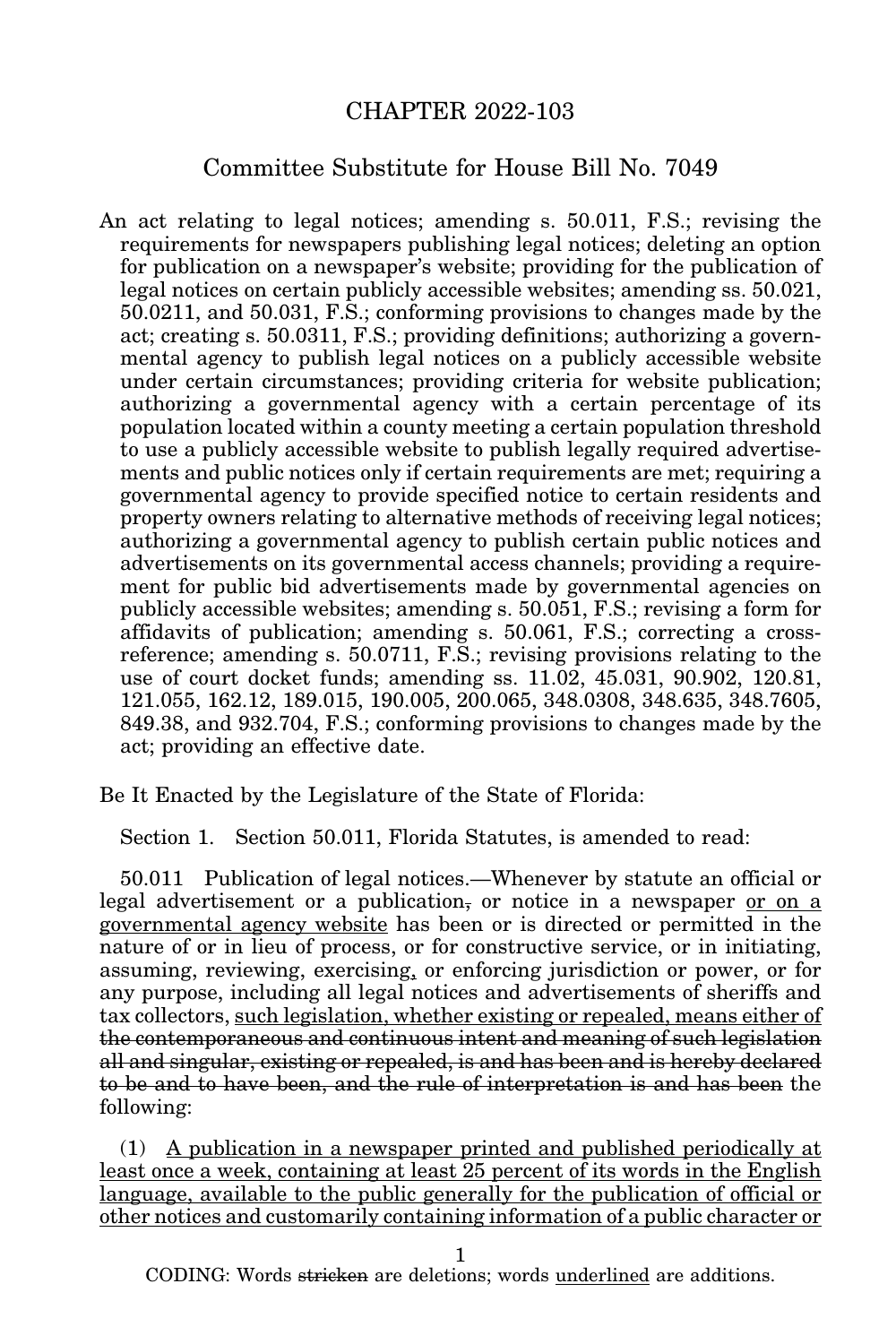of interest or of value to the residents or owners of property in the county where published, or of interest or of value to the general public, which A publication in a newspaper that meets all of the following:

(a) Is printed and published periodically at least once a week.

(b) Contains at least 25 percent of its words in the English language.

(c) Satisfies one of the following criteria:

 $(a)$ 1. Has an audience consisting of at least 10 percent of the households in the county or municipality, as determined by the most recent decennial census, where the legal or public notice is being published or posted, by calculating the combination of the total of the number of print copies reflecting the day of highest print circulation, of which at least 25 percent of such print copies must be delivered to individuals' home or business addresses, as certified biennially by a certified independent third-party auditor, and the total number of online unique monthly visitors to the newspaper's website from within the state, as measured by industryaccepted website analytics software. The newspaper must also be sold, or otherwise available to the public, at no less than 10 publicly accessible outlets. For legal and public notices published by nongovernmental entities, the newspaper's audience in the county or municipality where the project, property, or other primary subject of the notice is located must meet the 10 percent threshold; or-

(b)2. Is entered or qualified to be admitted and entered as periodical class mail at a post office in the county where published. Holds a periodicals permit as of March 1, 2021, and accepts legal notices for publication as of that date. Any such newspaper may continue to publish legal notices through December 31, 2023, so long as the newspaper continues to meet the requirements set forth in s. 21, chapter 99-2, Laws of Florida, and continues to hold a periodicals permit. Beginning January 1, 2024, and thereafter, any such newspaper must meet the criteria under subparagraph 1.

3. For newspapers publishing legal notices in a fiscally constrained county, holds a periodicals permit and meets all other requirements of this chapter. A newspaper qualified under this subparagraph does not need to meet the criteria under subparagraph 1. so long as the newspaper continues to hold a periodicals permit. For purposes of this subparagraph, the term "fiscally constrained county" means a county within a rural area of opportunity designated by the Governor pursuant to s. 288.0656 or a county for which the value of a mill will raise no more than \$5 million in revenue, based on the certified taxable value certified pursuant to s.  $1011.62(4)(a)1.a.,$ from the previous July 1.

(d) Is available to the public generally for the publication of official or other notices with no more than 75 percent of its content dedicated toward advertising, as measured in half of the newspaper's issues that are published during any 12-month period, and customarily containing information of a

2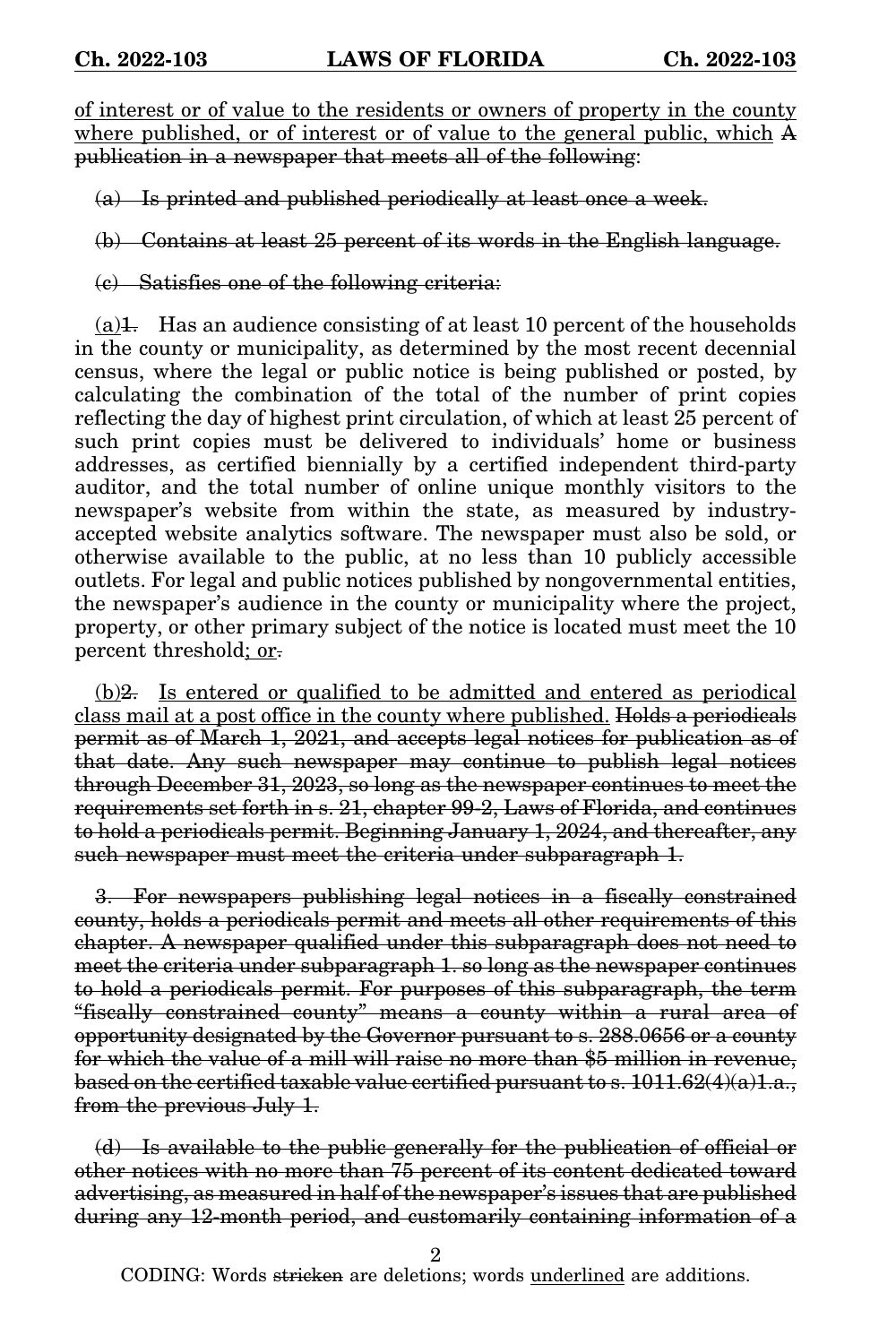public character or of interest or of value to the residents or owners of property in the county where published, or of interest or of value to the general public.

(e) Continually publishes in a prominent manner the name, street address, phone number, website URL of the newspaper's approved print auditor, the newspaper's most recent statement of ownership, and a statement of the auditor certifying the veracity of the newspaper's print distribution and the number of the newspaper's website's monthly unique visitors, or the newspaper's periodicals permit, if applicable, within the first five pages of the print edition and the bottom portion of the homepage of the newspaper's website.

(2) A publication on a publicly accessible website under s. 50.0311 Internet publication for governmental agency notices under  $s. 50.0211(1)(b)$ on the website of any newspaper in the county to which the legal notice pertains and on the statewide legal notice website as provided in s. 50.0211(5). A newspaper is deemed to be a newspaper in the county to which the legal notice pertains if it satisfies the criteria in subsection  $(1)$ .

Section 2. Section 50.021, Florida Statutes, is amended to read:

50.021 Publication when no newspaper in county.—When any law, or order or decree of court, directs advertisements to be made in a county and there is no newspaper published in the county, the advertisement may be published on a publicly accessible website as provided in s. 50.0311 made by publication in any newspaper qualified under this chapter in an adjoining county or on the website of any such newspaper for governmental agency notices under s.  $50.0211(1)(b)$ , and on the statewide legal notice website as provided in s. 50.0211(5) or made by posting three copies thereof in three different places in the county, one of which shall be at the front door of the courthouse, and by publication in the nearest county in which a newspaper qualified under this chapter is published.

Section 3. Section 50.0211, Florida Statutes, is amended to read:

50.0211 Internet website publication.—

(1) As used in this section, the term:

(a) "Governmental agency" means a county, a municipality, a district school board, or any other unit of local government or political subdivision in this state.

(b) "Governmental agency notice" includes any of the following notices required by law to be published in a newspaper:

1. Notices related to special or legal legislation pursuant to s. 11.02.

2. Educational unit notices pursuant to s. 120.81.

3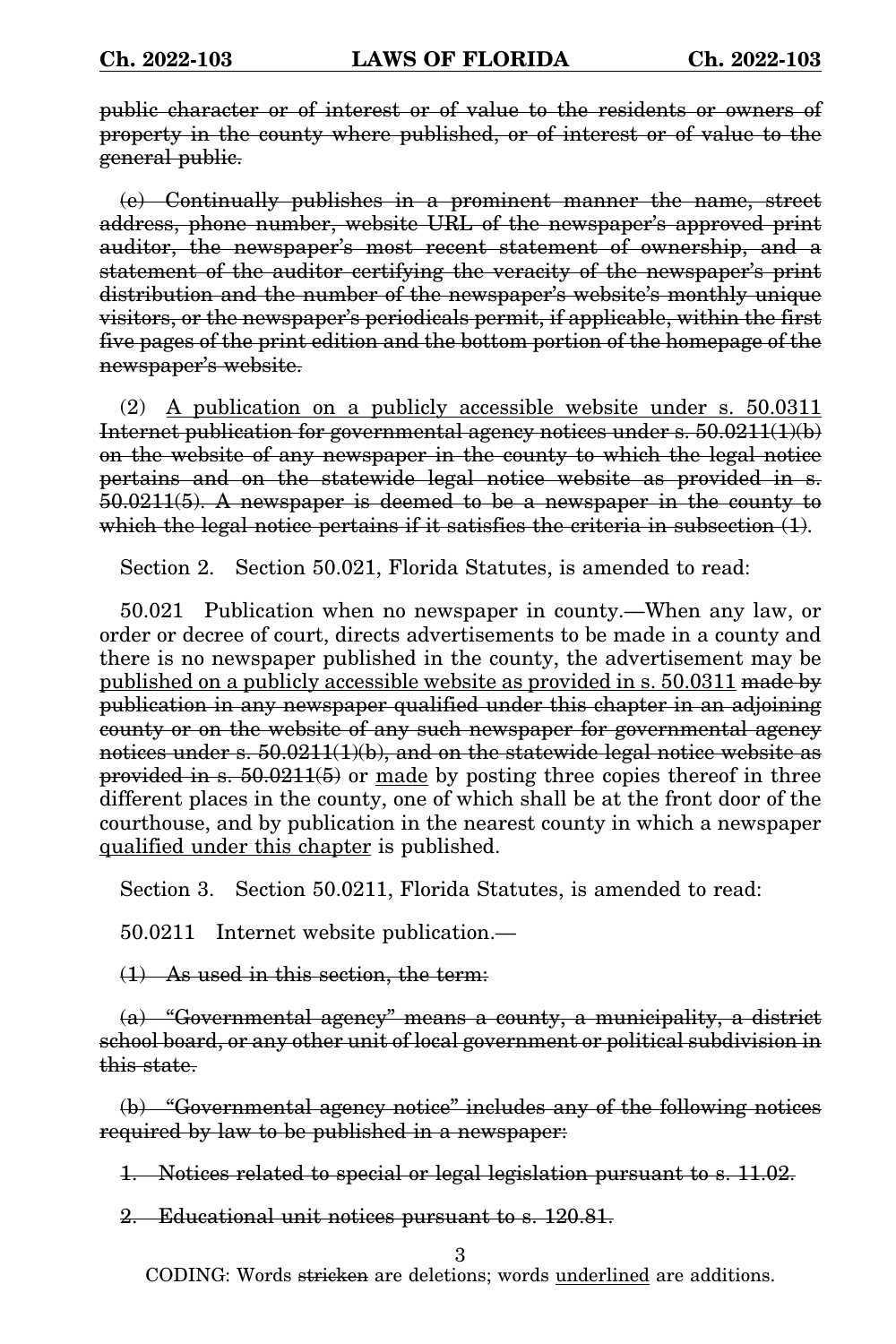3. Retirement system notices pursuant to s. 121.0511.

4. Notices related to inclusion of positions in the Senior Management Service Class of the Florida Retirement System pursuant to s. 121.055.

5. Notices proposing the enactment of county ordinances pursuant to s. 125.66.

6. Code enforcement notices published pursuant to s. 162.12.

7. Notices proposing the enactment of municipal ordinances pursuant to s. 166.041.

8. Special district meeting notices pursuant to s. 189.015.

9. Establishment and termination notices for community development districts pursuant to ss. 190.005 and 190.046, respectively.

10. Disclosures of tax impact by value adjustment boards pursuant to s. 194.037.

11. Advertisements of real or personal property with delinquent taxes pursuant to s. 197.402.

12. Advertisements of hearing notices, millage rates, and budgets pursuant to s. 200.065.

13. Turnpike project notices pursuant to s. 338.223.

14. Public-private partnership notices pursuant to ss. 348.0308 and 348.7605.

15. Notices of prime recharge area designations for the Floridan and Biscayne aquifers pursuant to s. 373.0397.

16. Water management district notices pursuant to s. 373.146.

17. Hazardous waste disposal notices pursuant to s. 403.722.

18. Forfeiture notices pursuant to ss. 849.38 and 932.704.

 $(1)(2)$  This section applies to legal notices that must be published in accordance with this chapter unless otherwise specified.

 $(2)(3)$  If a governmental agency publishes a legal notice in the print edition of a newspaper, each legal notice must be published posted on the newspaper's website on the same day that the printed notice appears in the newspaper, at no additional charge, in a separate web page titled "Legal Notices," "Legal Advertising," or comparable identifying language. A link to the legal notices web page shall be provided on the front page of the newspaper's website that provides access to the legal notices. If there is a specified size and placement required for a printed legal notice, the size and

4

CODING: Words <del>stricken</del> are deletions; words <u>underlined</u> are additions.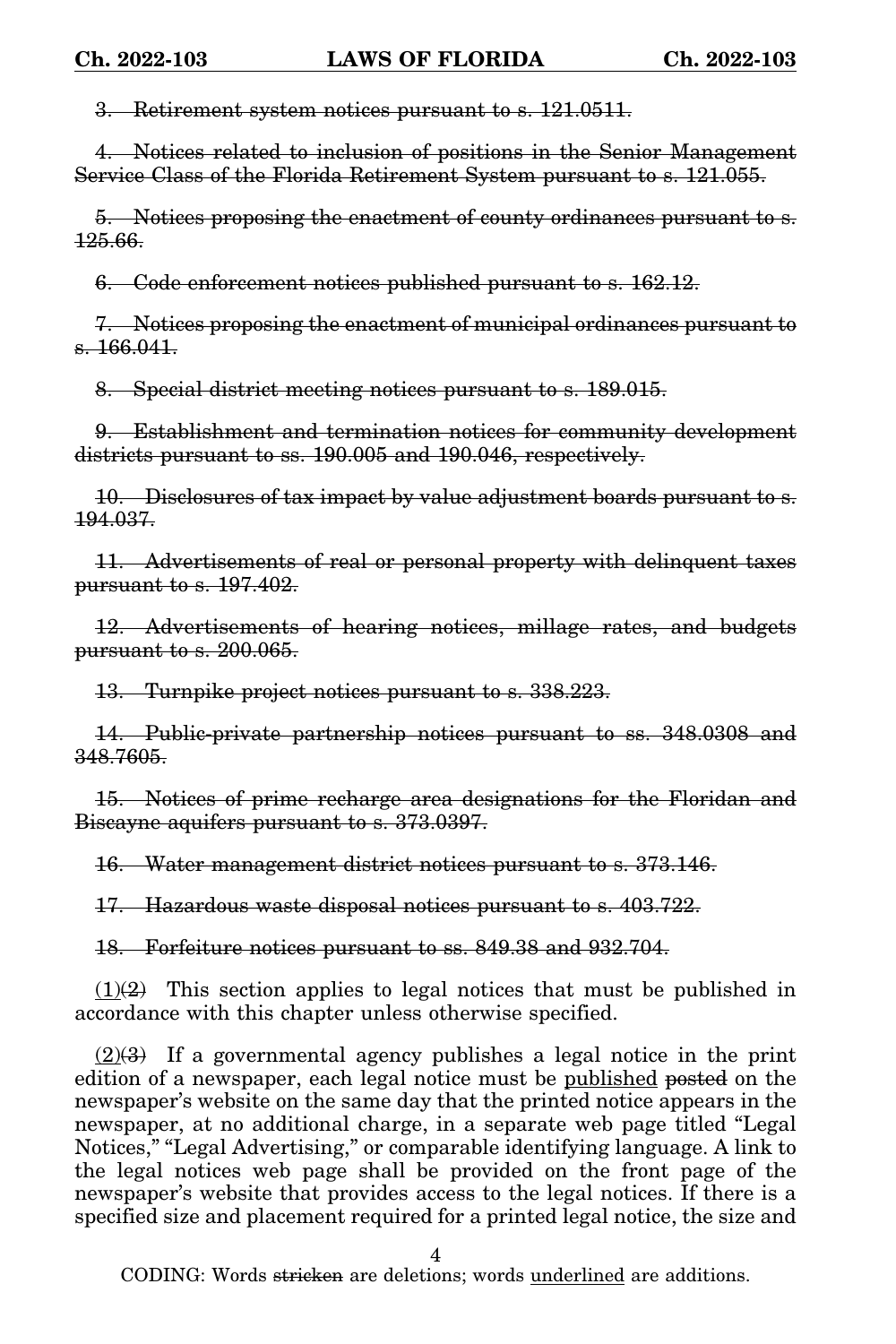placement of the notice on the newspaper's website must optimize its online visibility in keeping with the print requirements. The newspaper's web pages that contain legal notices must present the legal notices as the dominant and leading subject matter of those pages. The newspaper's website must contain a search function to facilitate searching the legal notices. A fee may not be charged, and registration may not be required, for viewing or searching legal notices on a newspaper's website if the legal notice is published in a newspaper.

 $(3)(a)(4)(a)$  If a legal notice is published in the print edition of a newspaper or on a newspaper's website, the newspaper publishing the notice shall place the notice on the statewide website established and maintained as an initiative of the Florida Press Association as a repository for such notices located at the following address: www.floridapublicnotices.com.

(b) A legal notice placed on the statewide website created under this subsection must be:

1. Accessible and searchable by party name and case number.

2. Published Posted for a period of at least 90 consecutive days after the first day of <u>publication</u> posting.

(c) The statewide website created under this subsection shall maintain a searchable archive of all legal notices published posted on the publicly accessible website for 18 months after the first day of publication posting. Such searchable archive shall be provided and accessible to the general public without charge.

(d) The Florida Press Association shall seek to ensure that minority populations throughout the state have equitable access to legal notices posted on the statewide legal notice website located at: www.floridapublicnotices.com. The Florida Press Association shall publish a report listing all newspapers that have placed notices on www.floridapublicnotices.com in the preceding calendar quarter. The report must specifically identify which criteria under s.  $50.011(1)(e)1.-3.$  each newspaper satisfied. Each quarterly report must also include the number of unique visitors to the statewide legal notice website during that quarter and the number of legal notices that were published during that quarter by Internet-only publication or by publication in a print newspaper and on the statewide website. At a minimum, the reports for the 4 preceding calendar quarters shall be available on the website.

 $(5)(a)$  In lieu of publishing a legal notice in the print edition of a newspaper of general circulation, a governmental agency may opt for Internet-only publication of governmental agency notices with any newspaper of general circulation within the jurisdiction of the affected governmental agency so long as the governmental agency, after a public hearing noticed in a print edition of a newspaper in accordance with this chapter,

5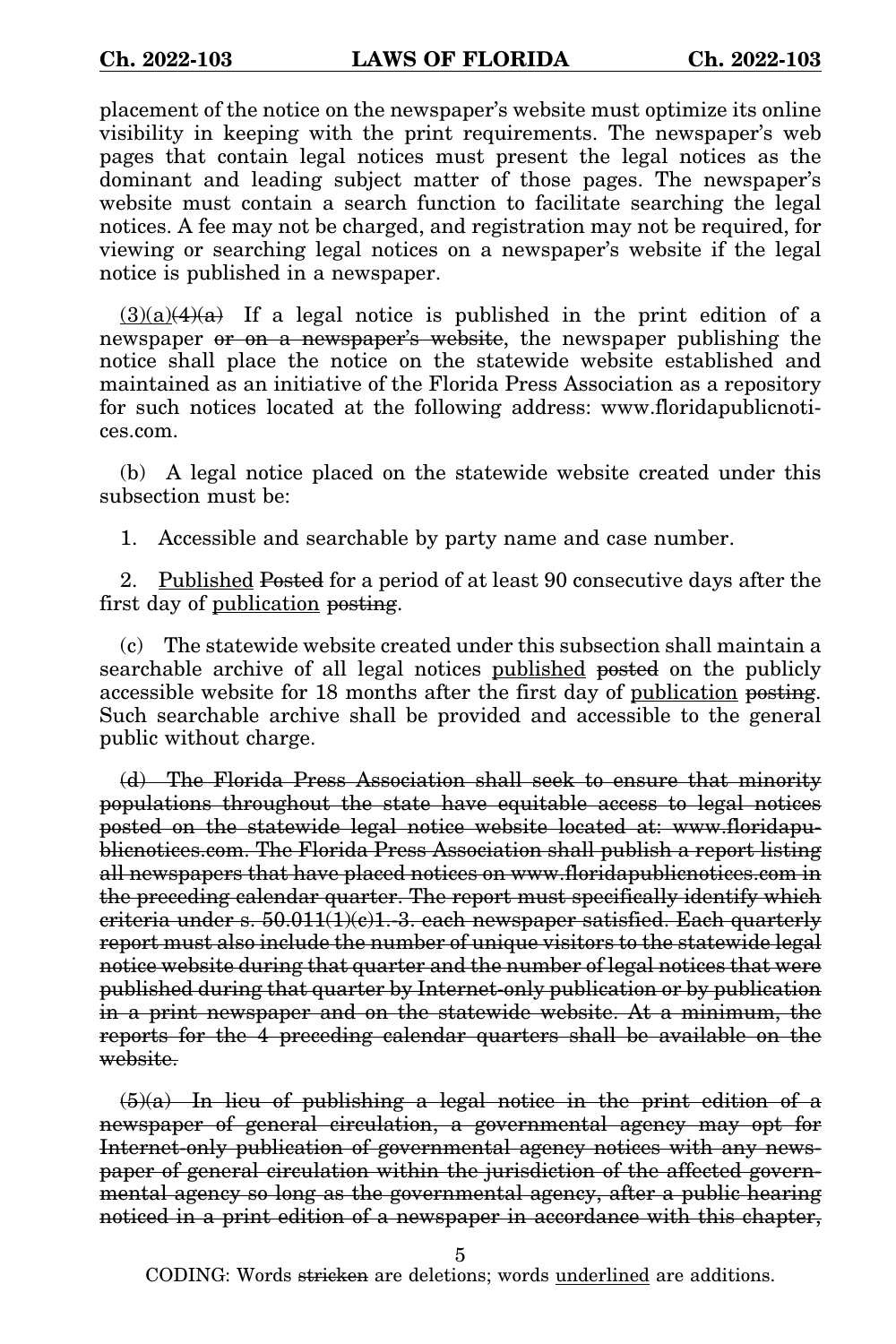makes a determination by a majority of the members of the governing body of the governmental agency that the Internet publication of such governmental agency notices is in the public interest and that the residents within the jurisdiction of the governmental agency have sufficient access to the Internet by broadband service as defined in s. 364.02 or through other means such that Internet-only publication of governmental agency notices would not unreasonably restrict public access. Any such Internet-only publication published in accordance with this subsection must be placed in the legal notices section of the newspaper's website and the statewide legal notice website established under subsection (4). All requirements regarding the format and accessibility of legal notices placed on the newspaper's website and the statewide legal notice website in subsections (3) and (4) also apply to Internet-only publication of legal notices published in accordance with this subsection. A newspaper is deemed to be a newspaper of general circulation within the jurisdiction of the affected governmental agency if it satisfies the criteria in s. 50.011(1).

(b) The legal notices section of the print edition of a newspaper must include a disclaimer stating that additional legal notices may be accessed on the newspaper's website and the statewide legal notice website. The legal notices section of the newspaper's website must also include a disclaimer stating that legal notices are also published in the print edition of the newspaper and on the statewide legal notice website.

(c) A newspaper may charge for the publication of any governmental agency notice that is published only on the newspaper's website, without rebate, commission, or refund; however, the newspaper may not charge any higher rate for publication than the amount that would be authorized under s. 50.061 if the governmental agency notice had been printed in the newspaper. The penalties prescribed in s. 50.061(7) for allowing or accepting any rebate, commission, or refund in connection to the amounts charged for publication also apply to any governmental agency notices that are published only on the Internet in accordance with this subsection.

(d) If a governmental agency exercises the option to publish Internetonly governmental agency notices in accordance with this subsection, such agency must provide notice at least once per week in the print edition of a newspaper of general circulation within the region in which the governmental agency is located which states that legal notices pertaining to the agency do not all appear in the print edition of the local newspaper and that additional legal notices may be accessed on the newspaper's website and that a full listing of any legal notices may be accessed on the statewide legal notice website located at www.floridapublicnotices.com. Additionally, any such governmental agency must post a link on its website homepage to a webpage that lists all of the newspapers in which the governmental agency publishes legal notices. A newspaper is deemed to be a newspaper of general circulation within the region in which the governmental agency is located if it satisfies the criteria in s. 50.011(1).

6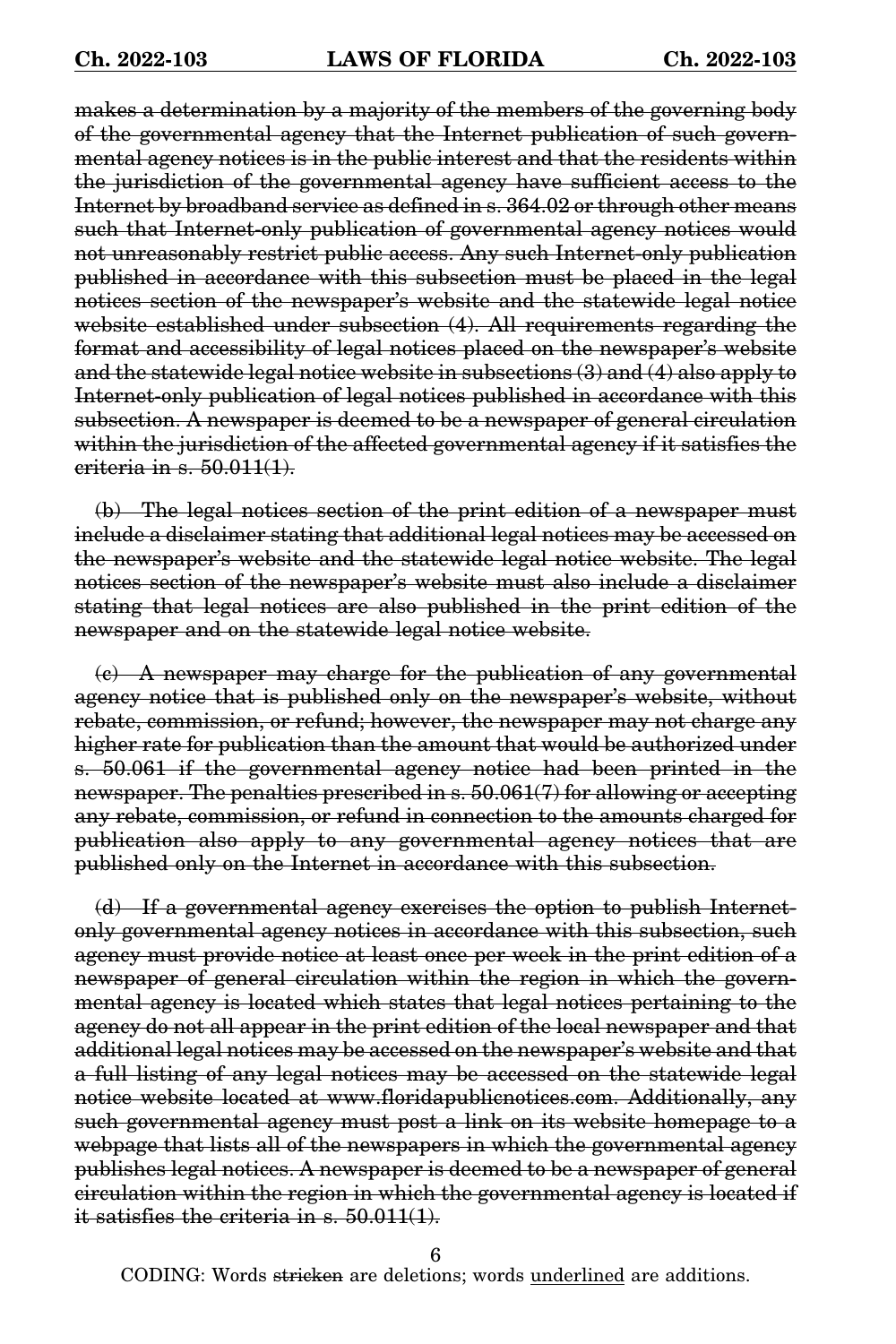(6) Newspapers that publish legal notices shall, upon request, provide email notification of new legal notices when they are published in the newspaper or on the newspaper's website. Such e-mail notification shall be provided without charge, and notification for such an e-mail registry shall be available on the front page of the legal notices section of the newspaper's website.

(7) Notwithstanding the authorization of Internet-only publication for certain governmental agency notices in accordance with subsection (5), any other statute requiring the publication of an official legal notice in the print edition of a newspaper may not be construed to be superseded.

Section 4. Section 50.031, Florida Statutes, is amended to read:

50.031 Newspapers in which legal notices and process may be published. If a governmental agency publishes a legal notice in a newspaper, no notice or publication required to be published in the print edition of a newspaper or on a newspaper's website, if authorized, in the nature of or in lieu of process of any kind, nature, character, or description provided for under any law of the state, whether heretofore or hereafter enacted, and whether pertaining to constructive service, or the initiating, assuming, reviewing, exercising, or enforcing jurisdiction or power, by any court in this state, or any notice of sale of property, real or personal, for taxes, state, county, or municipal, or sheriff's, guardian's, or administrator's or any sale made pursuant to any judicial order, decree, or statute or any other publication or notice pertaining to any affairs of the state, or any county, municipality, or other political subdivision thereof, shall be deemed to have been published in accordance with the statutes providing for such publication, unless the same shall have been published for the prescribed period of time required for such publication, in a newspaper or on a newspaper's website which at the time of such publication shall have been in existence for 2 years and meets the requirements set forth in s. 50.011, or in a newspaper which is a direct successor of a newspaper which has been so published; provided, however, that nothing herein contained shall apply where in any county there shall be no newspaper in existence which shall have been published for the length of time above prescribed. No legal publication of any kind, nature, or description, as herein defined, shall be valid or binding or held to be in compliance with the statutes providing for such publication unless the same shall have been published in accordance with the provisions of this section or  $s. 50.0311 s. 50.0211(5)$ . Proof of such publication shall be made by uniform affidavit.

Section 5. Section 50.0311, Florida Statutes, is created to read:

50.0311 Publication of advertisements and public notices on a publicly accessible website and governmental access channels.—

(1) For purposes of this chapter, the term "governmental agency" means a county, municipality, school board, or other unit of local government or political subdivision in this state.

7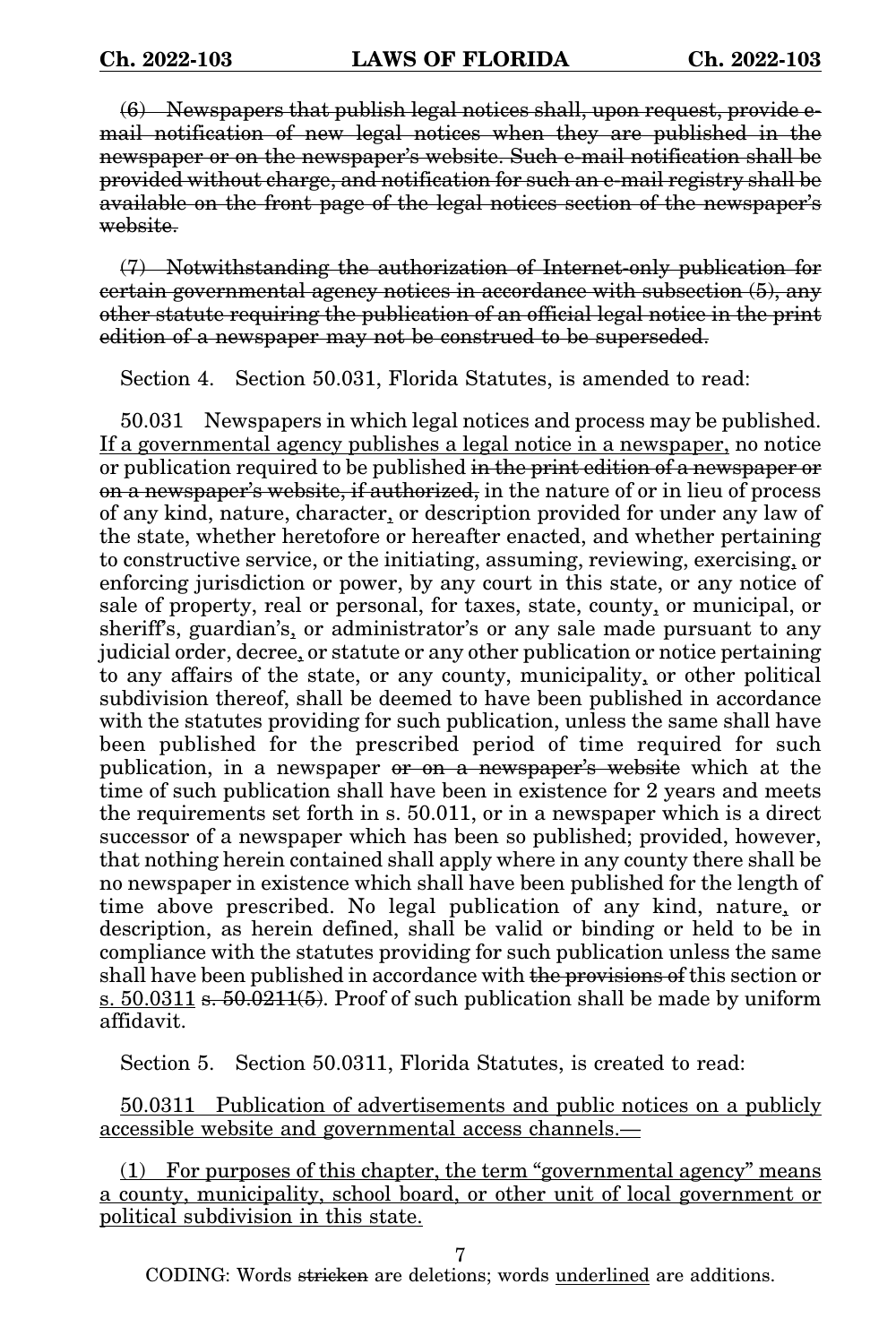(2) For purposes of notices and advertisements required under s. 50.011, the term "publicly accessible website" means a county's official website or other private website designated by the county for the publication of legal notices and advertisements that is accessible via the Internet. All advertisements and public notices published on a website as provided in this chapter must be in searchable form and indicate the date on which the advertisement or public notice was first published on the website.

(3) A governmental agency may use the publicly accessible website of the county in which it lies to publish legally required advertisements and public notices if the cost of publishing advertisements and public notices on such website is less than the cost of publishing advertisements and public notices in a newspaper.

(4) A governmental agency with at least 75 percent of its population located within a county with a population of fewer than 160,000 may use a publicly accessible website to publish legally required advertisements and public notices only if the governing body of the governmental agency, at a public hearing that has been noticed in a newspaper as provided in this chapter, determines that the residents of the governmental agency have sufficient access to the Internet by broadband service, as defined in s. 364.02, or by any other means, such that publishing advertisements and public notices on a publicly accessible website will not unreasonably restrict public access.

(5) A special district spanning the geographic boundaries of more than one county that satisfies the criteria for publishing and chooses to publish legally required advertisements and public notices on a publicly accessible website must publish such advertisements and public notices on the publicly accessible website of each county it spans. For purposes of this subsection, the term "special district" has the same meaning as in s. 189.012.

(6) A governmental agency that uses a publicly accessible website to publish legally required advertisements and public notices shall provide notice at least once per year in a newspaper of general circulation or another publication that is mailed or delivered to all residents and property owners throughout the government's jurisdiction, indicating that property owners and residents may receive legally required advertisements and public notices from the governmental agency by first-class mail or e-mail upon registering their name and address or e-mail address with the governmental agency. The governmental agency shall maintain a registry of names, addresses, and e-mail addresses of property owners and residents who have requested in writing that they receive legally required advertisements and public notices from the governmental agency by first-class mail or e-mail.

(7) A link to advertisements and public notices published on a publicly accessible website shall be conspicuously placed:

(a) On the website's homepage or on a page accessible through a direct link from the homepage.

8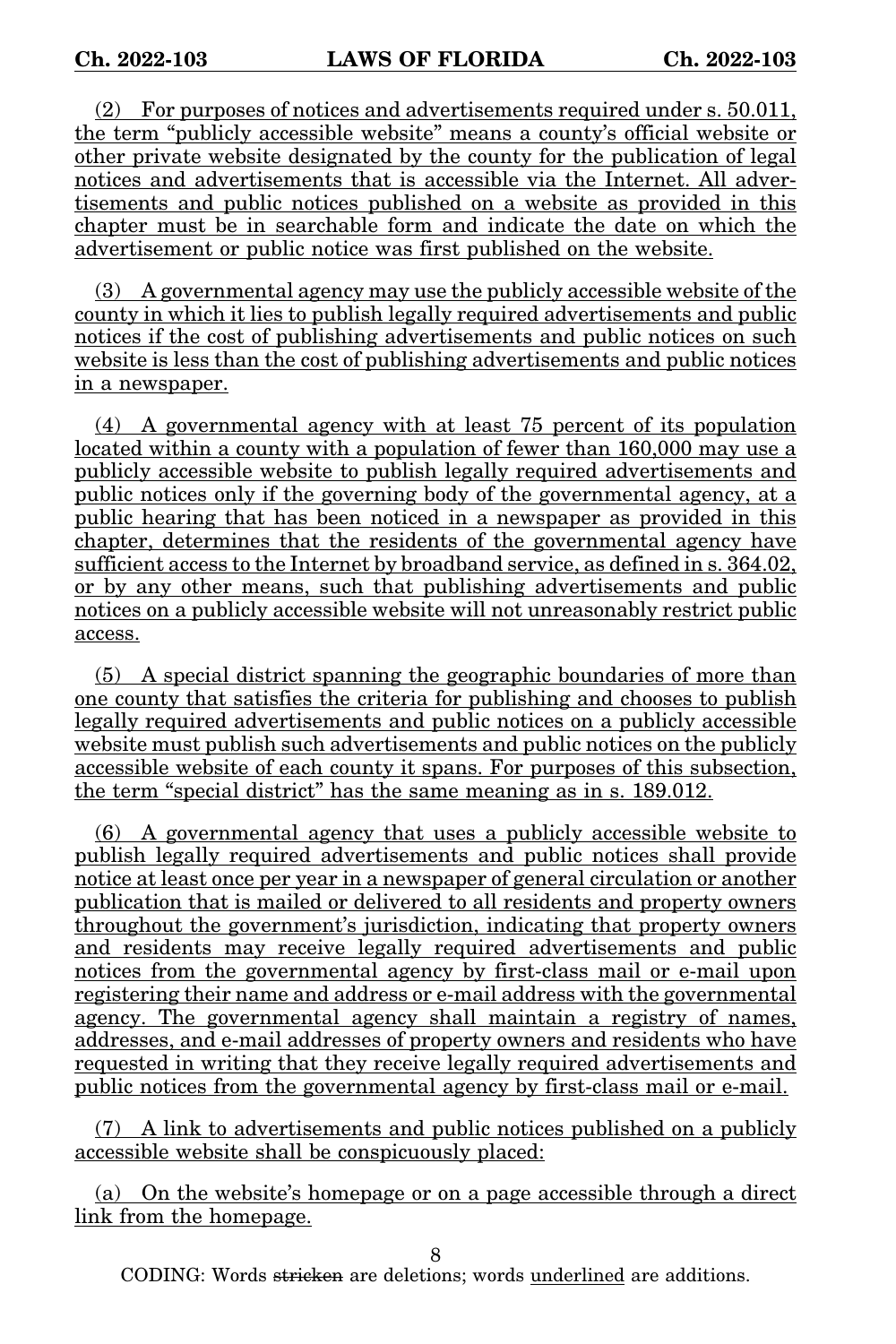(b) On the homepage of the website of each governmental agency publishing notices on the publicly accessible website or on a page accessible through a direct link from the homepage.

(8) A governmental agency that has a governmental access channel authorized under s. 610.109 may also include on its governmental access channel a summary of all advertisements and public notices that are published on a publicly accessible website.

(9) A public bid advertisement made by a governmental agency on a publicly accessible website must include a method to accept electronic bids.

Section 6. Section 50.051, Florida Statutes, is amended to read:

50.051 Proof of publication; form of uniform affidavit.—The printed form upon which all such affidavits establishing proof of publication are to be executed shall be substantially as follows:

### NAME OF COUNTY

#### STATE OF FLORIDA

### COUNTY OF ......:

Before the undersigned authority personally appeared ......, who on oath says that he or she is ...... of the ......., a ...... newspaper published at ...... in ...... County, Florida; that the attached copy of advertisement, being a ...... in the matter of ...... in the ...... Court, was published on the publicly accessible website of ...... County, Florida, or in a said newspaper by print in the issues of ...... or by publication on the newspaper's website, if authorized, on … (date)….

Affiant further says that the website or newspaper complies with all legal requirements for publication in chapter 50, Florida Statutes.

Sworn to and subscribed before me this ...... day of ......, ... (year)..., by ......, who is personally known to me or who has produced (type of identification) as identification.

…(Signature of Notary Public)…

…(Print, Type, or Stamp Commissioned Name of Notary Public)…

…(Notary Public)…

9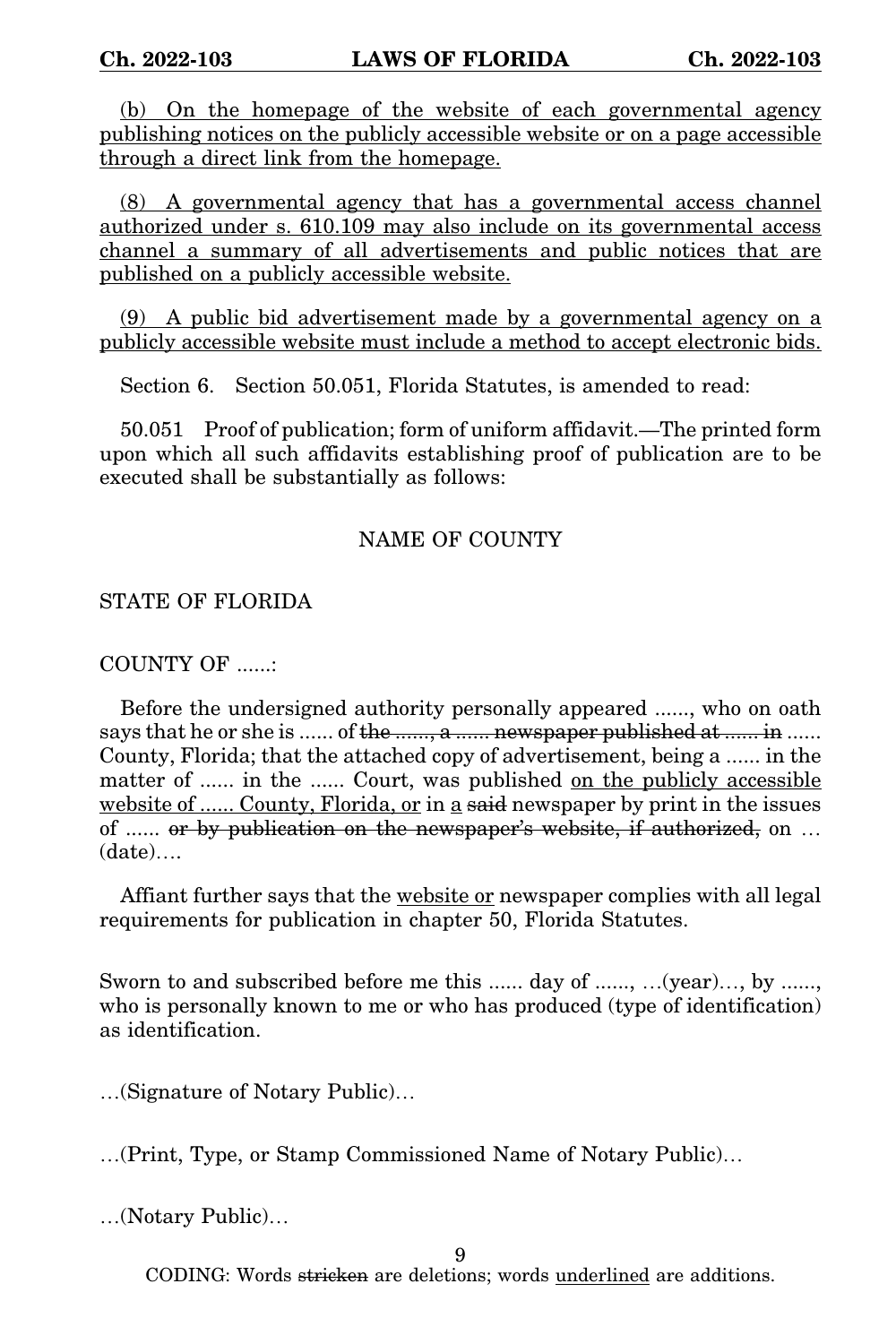Section 7. Subsection (5) of section 50.061, Florida Statutes, is amended to read:

50.061 Amounts chargeable.—

(5) If the public notice is published in the print edition of a newspaper, the publishing posting of the notice on the newspaper's website pursuant to s.  $50.0211(2)$  s.  $50.0211(3)$  must be done at no additional charge.

Section 8. Section 50.0711, Florida Statutes, is amended to read:

50.0711 Court docket fund; service charges; publications.—

(1) The clerk of the court in each county may establish a court docket fund for the purpose of paying the cost of publication of the fact of the filing of any civil case in the circuit court of the county by the style and of the calendar relating to such cases. This court docket fund shall be funded by \$1 mandatory court cost for all civil actions, suits, or proceedings filed in the circuit court of the county. The clerk shall maintain such funds separate and apart, and the proceeds from this court cost shall not be diverted to any other fund or for any purpose other than that established in this section. The clerk of the court shall dispense the fund to the designated publicly accessible website publisher or record newspaper in the county on a quarterly basis.

(2) If a judicial circuit publishes legal notices in a newspaper, a newspaper qualified under the terms of s. 50.011 shall be designated as the record newspaper for such publication by an order of the majority of the judges in the judicial circuit in which such county is located, and such order shall be filed and recorded with the clerk of the circuit court for such county. The designated record newspaper may be changed at the end of any fiscal year of the county by a majority vote of the judges of the judicial circuit of the county ordering such change 30 days prior to the end of the fiscal year, notice of which order shall be given to the previously designated record newspaper.

(3) The publicly accessible website publisher or publishers of any designated record newspapers receiving payment from this court docket fund shall publish, without additional charge, the fact of the filing of any civil case, suit, or action filed in such county in the circuit. Such publication shall be in accordance with a schedule agreed upon between the website publisher or record newspaper and the clerk of the court in such county.

(4) The publicly accessible website publisher or publishers of any designated record newspapers receiving revenues from the court docket fund established in subsection (1) shall, without charge, accept legal advertisements for the purpose of service of process by publication under s.  $49.011(4)$ ,  $(10)$ , and  $(11)$  when such publication is required of persons authorized to proceed as indigent persons under s. 57.081.

Section 9. Section 11.02, Florida Statutes, is amended to read:

10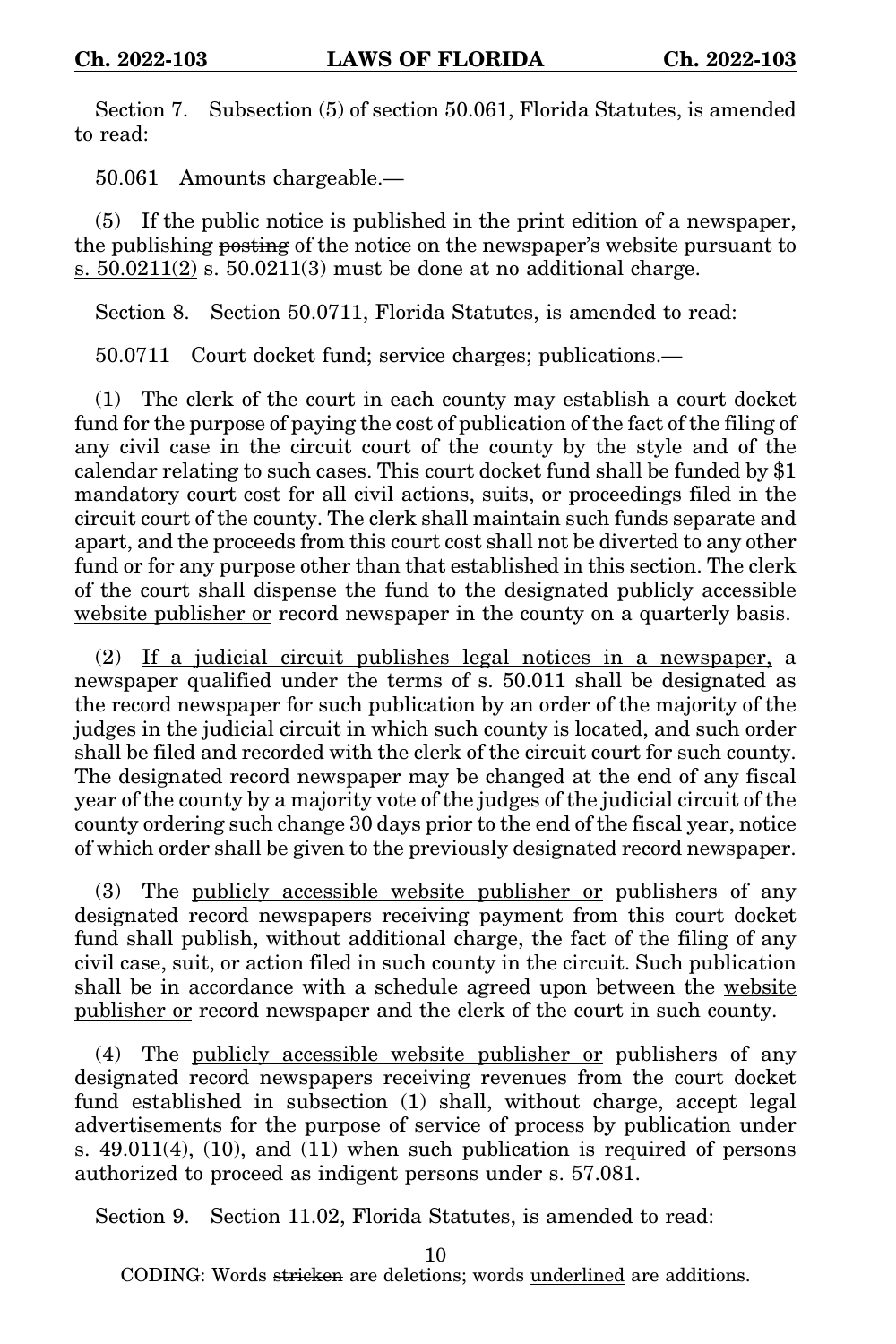11.02 Notice of special or local legislation or certain relief acts.—The notice required to obtain special or local legislation or any relief act specified in s. 11.065 shall be by publishing the identical notice as provided in chapter 50 or circulated throughout the county or counties where the matter or thing to be affected by such legislation shall be situated one time at least 30 days before introduction of the proposed law into the Legislature or, if the notice is not published on a publicly accessible website as provided in s. 50.0311 made by Internet publication as provided in s. 50.0211(5) and there is being no newspaper circulated throughout or published in the county, by posting for at least 30 days at not fewer less than three public places in the county or each of the counties, one of which places shall be at the courthouse in the county or counties where the matter or thing to be affected by such legislation shall be situated. Notice of special or local legislation shall state the substance of the contemplated law, as required by s. 10, Art. III of the State Constitution. Notice of any relief act specified in s. 11.065 shall state the name of the claimant, the nature of the injury or loss for which the claim is made, and the amount of the claim against the affected municipality's revenue-sharing trust fund.

Section 10. Subsection (2) of section 45.031, Florida Statutes, is amended to read:

45.031 Judicial sales procedure.—In any sale of real or personal property under an order or judgment, the procedures provided in this section and ss. 45.0315-45.035 may be followed as an alternative to any other sale procedure if so ordered by the court.

(2) PUBLICATION OF SALE.—Notice of sale shall be published on a publicly accessible website as provided in s. 50.0311 for at least 2 consecutive weeks before the sale or once a week for 2 consecutive weeks in a newspaper of general circulation, as provided defined in chapter 50, published in the county where the sale is to be held. The second publication by newspaper shall be at least 5 days before the sale. The notice shall contain:

(a) A description of the property to be sold.

(b) The time and place of sale.

(c) A statement that the sale will be made pursuant to the order or final judgment.

(d) The caption of the action.

(e) The name of the clerk making the sale.

(f) A statement that any person claiming an interest in the surplus from the sale, if any, other than the property owner as of the date of the lis pendens must file a claim before the clerk reports the surplus as unclaimed.

The court, in its discretion, may enlarge the time of the sale. Notice of the changed time of sale shall be published as provided herein.

11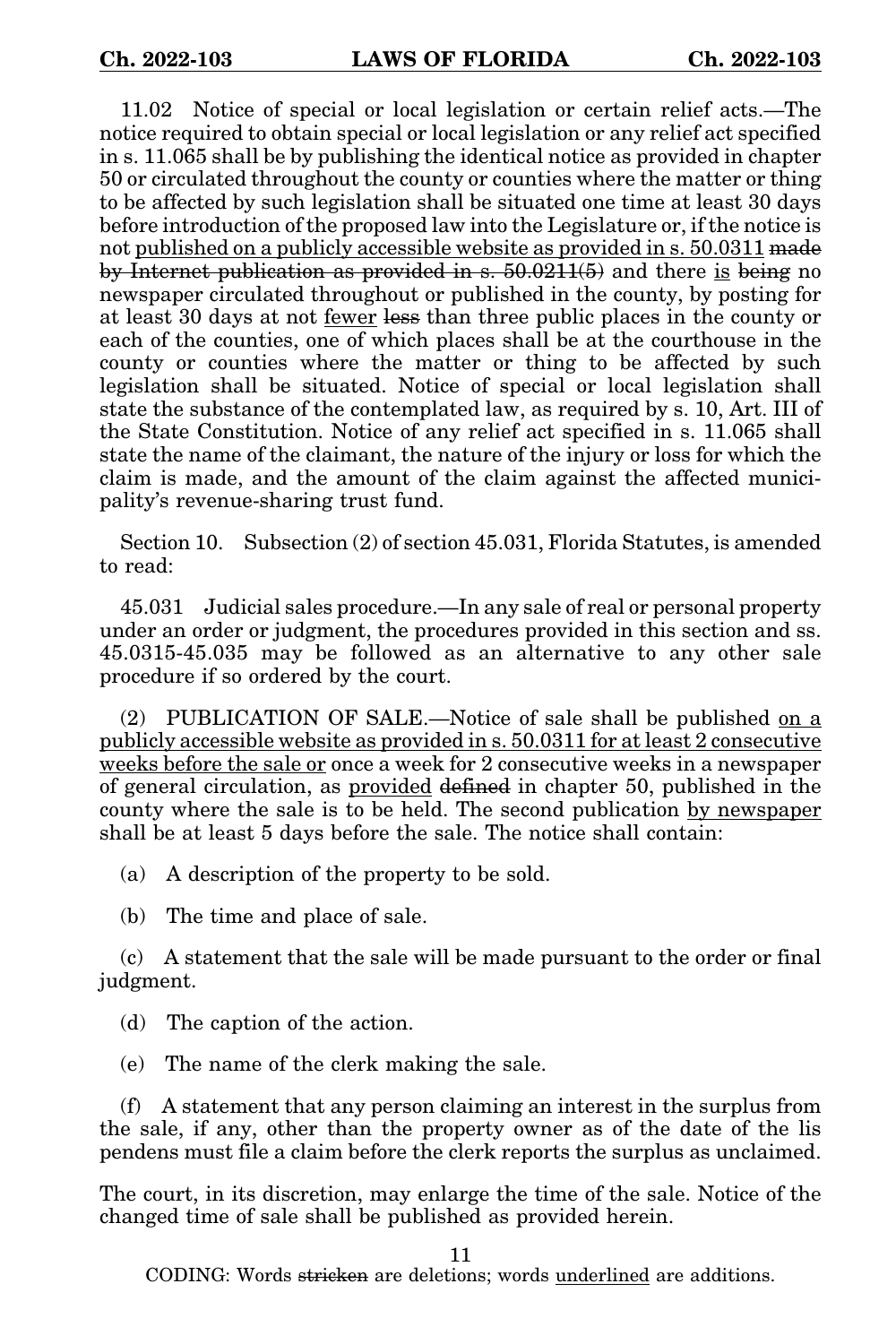Section 11. Subsection (12) of section 90.902, Florida Statutes, is amended to read:

90.902 Self-authentication.—Extrinsic evidence of authenticity as a condition precedent to admissibility is not required for:

(12) A legal notice published in accordance with the requirements of chapter 50 in the print edition of a qualified newspaper or on a publicly accessible website as provided in s. 50.0311 the website of a qualified newspaper.

Section 12. Paragraph (d) of subsection (1) of section 120.81, Florida Statutes, is amended to read:

120.81 Exceptions and special requirements; general areas.—

(1) EDUCATIONAL UNITS.—

(d) Notwithstanding any other provision of this chapter, educational units shall not be required to include the full text of the rule or rule amendment in notices relating to rules and need not publish these or other notices in the Florida Administrative Register, but notice shall be made:

1. By publication in a newspaper qualified under chapter 50 in the affected area or on a publicly accessible website as provided in s. 50.0311;

2. By mail to all persons who have made requests of the educational unit for advance notice of its proceedings and to organizations representing persons affected by the proposed rule; and

3. By posting in appropriate places so that those particular classes of persons to whom the intended action is directed may be duly notified.

Section 13. Paragraph (b) of subsection (1) of section 121.055, Florida Statutes, is amended to read:

121.055 Senior Management Service Class.—There is hereby established a separate class of membership within the Florida Retirement System to be known as the "Senior Management Service Class," which shall become effective February 1, 1987.

(1)

(b)1. Except as provided in subparagraph 2., effective January 1, 1990, participation in the Senior Management Service Class is compulsory for the president of each community college, the manager of each participating municipality or county, and all appointed district school superintendents. Effective January 1, 1994, additional positions may be designated for inclusion in the Senior Management Service Class if:

a. Positions to be included in the class are designated by the local agency employer. Notice of intent to designate positions for inclusion in the class

12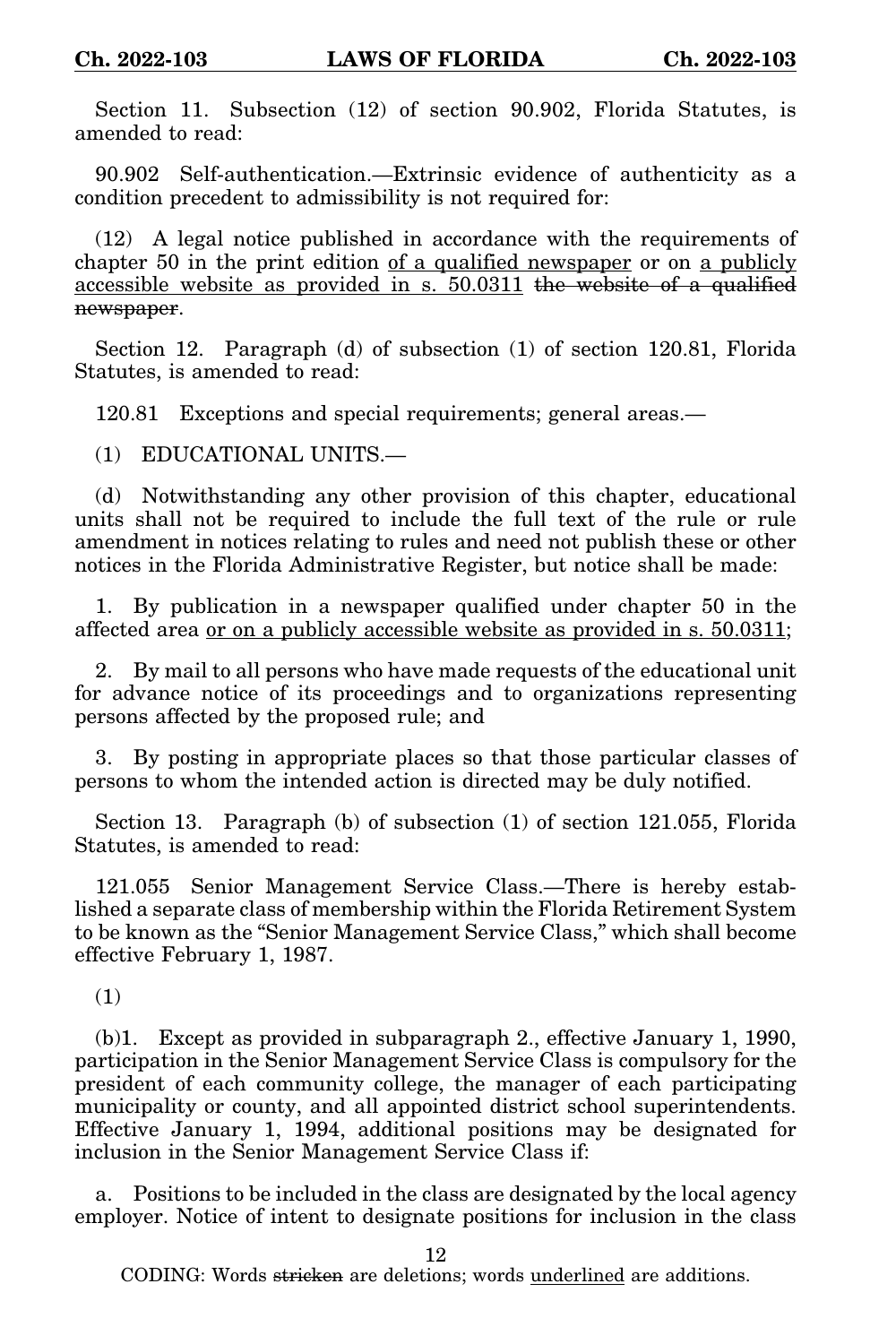must be published for at least 2 consecutive weeks if published on a publicly accessible website as provided in s. 50.0311 by Internet publication as provided in s.  $50.0211(5)$  or, if published in print, once a week for 2 consecutive weeks in a newspaper qualified under chapter 50 that is published in the county or counties affected.

b. Up to 10 nonelective full-time positions may be designated for each local agency employer reporting to the department; for local agencies with 100 or more regularly established positions, additional nonelective full-time positions may be designated, not to exceed 1 percent of the regularly established positions within the agency.

c. Each position added to the class must be a managerial or policymaking position filled by an employee who is not subject to continuing contract and serves at the pleasure of the local agency employer without civil service protection, and who:

(I) Heads an organizational unit; or

(II) Has responsibility to effect or recommend personnel, budget, expenditure, or policy decisions in his or her areas of responsibility.

2. In lieu of participation in the Senior Management Service Class, members of the Senior Management Service Class, pursuant to subparagraph 1., may withdraw from the Florida Retirement System altogether. The decision to withdraw from the system is irrevocable as long as the employee holds the position. Any service creditable under the Senior Management Service Class shall be retained after the member withdraws from the system; however, additional service credit in the Senior Management Service Class may not be earned after such withdrawal. Such members are not eligible to participate in the Senior Management Service Optional Annuity Program.

3. Effective January 1, 2006, through June 30, 2006, an employee who has withdrawn from the Florida Retirement System under subparagraph 2. has one opportunity to elect to participate in the pension plan or the investment plan.

a. If the employee elects to participate in the investment plan, membership shall be prospective, and the applicable provisions of s. 121.4501(4) govern the election.

b. If the employee elects to participate in the pension plan, the employee shall, upon payment to the system trust fund of the amount calculated under sub-sub-subparagraph (I), receive service credit for prior service based upon the time during which the employee had withdrawn from the system.

(I) The cost for such credit shall be an amount representing the actuarial accrued liability for the affected period of service. The cost shall be calculated using the discount rate and other relevant actuarial assumptions that were used to value the pension plan liabilities in the most recent

13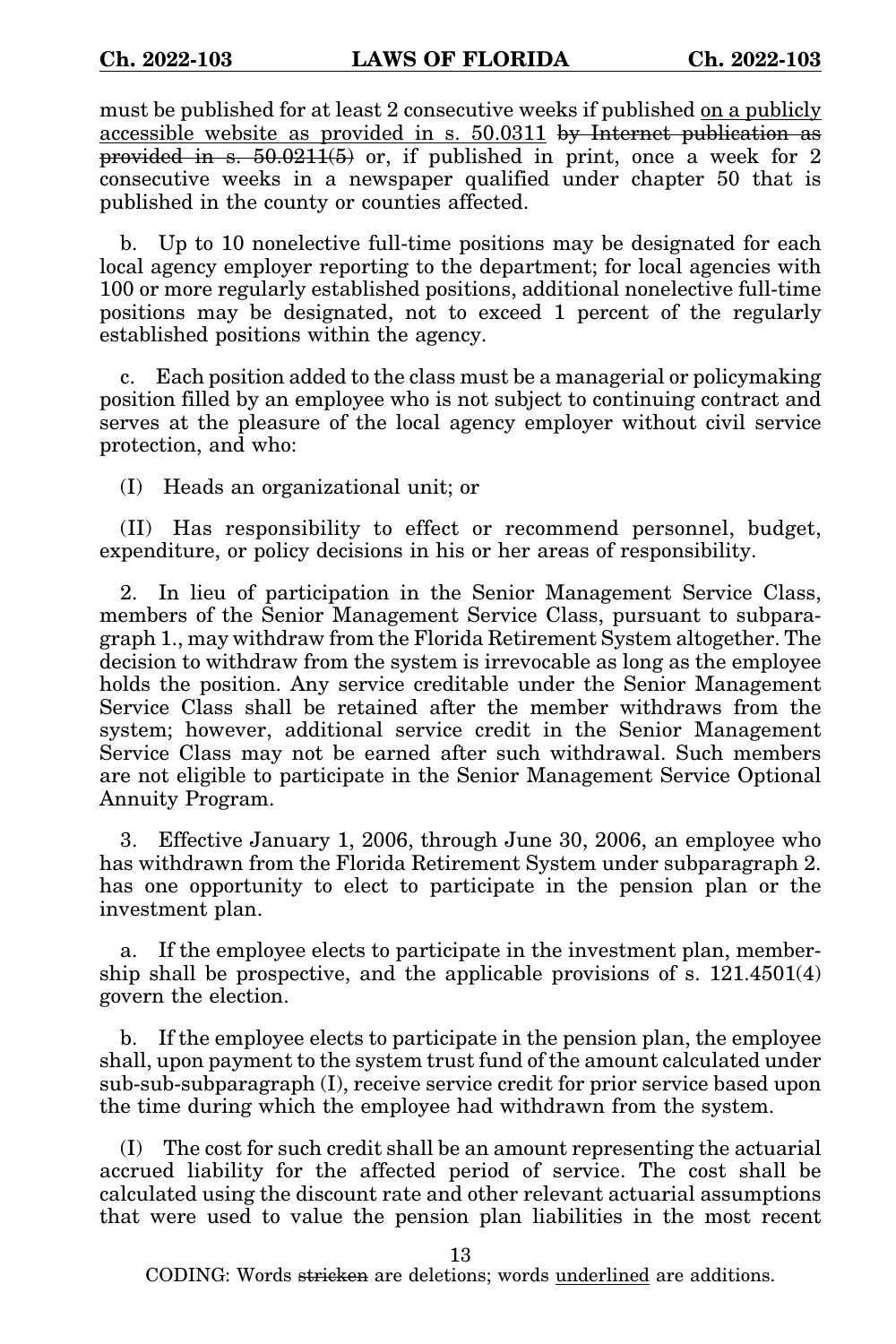actuarial valuation. The calculation must include any service already maintained under the pension plan in addition to the period of withdrawal. The actuarial accrued liability attributable to any service already maintained under the pension plan shall be applied as a credit to the total cost resulting from the calculation. The division must ensure that the transfer sum is prepared using a formula and methodology certified by an actuary.

(II) The employee must transfer a sum representing the net cost owed for the actuarial accrued liability in sub-sub-subparagraph (I) immediately following the time of such movement, determined assuming that attained service equals the sum of service in the pension plan and the period of withdrawal.

(h)1. Except as provided in subparagraph 3., effective January 1, 1994, participation in the Senior Management Service Class shall be compulsory for the State Courts Administrator and the Deputy State Courts Administrators, the Clerk of the Supreme Court, the Marshal of the Supreme Court, the Executive Director of the Justice Administrative Commission, the capital collateral regional counsel, the clerks of the district courts of appeals, the marshals of the district courts of appeals, and the trial court administrator and the Chief Deputy Court Administrator in each judicial circuit. Effective January 1, 1994, additional positions in the offices of the state attorney and public defender in each judicial circuit may be designated for inclusion in the Senior Management Service Class of the Florida Retirement System, provided that:

a. Positions to be included in the class shall be designated by the state attorney or public defender, as appropriate. Notice of intent to designate positions for inclusion in the class shall be published for at least 2 consecutive weeks on a publicly accessible website as provided in s. 50.0311 by Internet publication as provided in s.  $50.0211(5)$  or, if published in print, once a week for 2 consecutive weeks in a newspaper qualified under chapter 50 in the county or counties affected.

b. One nonelective full-time position may be designated for each state attorney and public defender reporting to the Department of Management Services; for agencies with 200 or more regularly established positions under the state attorney or public defender, additional nonelective full-time positions may be designated, not to exceed 0.5 percent of the regularly established positions within the agency.

c. Each position added to the class must be a managerial or policymaking position filled by an employee who serves at the pleasure of the state attorney or public defender without civil service protection, and who:

(I) Heads an organizational unit; or

(II) Has responsibility to effect or recommend personnel, budget, expenditure, or policy decisions in his or her areas of responsibility.

14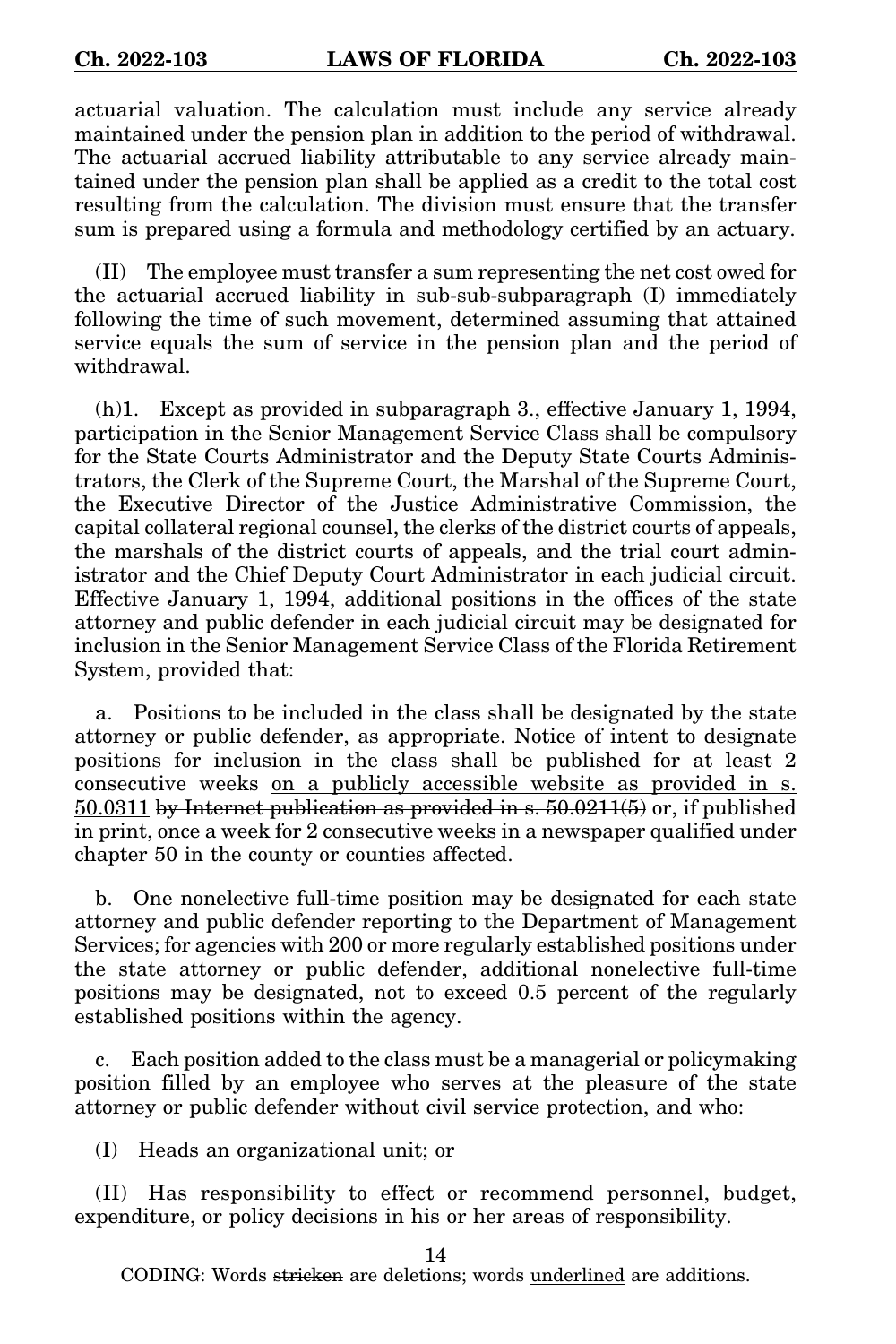2. Participation in this class shall be compulsory, except as provided in subparagraph 3., for any judicial employee who holds a position designated for coverage in the Senior Management Service Class, and such participation shall continue until the employee terminates employment in a covered position. Effective January 1, 2001, participation in this class is compulsory for assistant state attorneys, assistant statewide prosecutors, assistant public defenders, and assistant capital collateral regional counsel. Effective January 1, 2002, participation in this class is compulsory for assistant attorneys general.

3. In lieu of participation in the Senior Management Service Class, such members, excluding assistant state attorneys, assistant public defenders, assistant statewide prosecutors, assistant attorneys general, and assistant capital collateral regional counsel, may participate in the Senior Management Service Optional Annuity Program as established in subsection (6).

Section 14. Paragraph (a) of subsection (2) of section 162.12, Florida Statutes, is amended to read:

162.12 Notices.—

(2) In addition to providing notice as set forth in subsection (1), at the option of the code enforcement board or the local government, notice may be served by publication or posting, as follows:

 $(a)$ 1. Such notice shall be published in print in a newspaper or on a publicly accessible website as provided in s. 50.0311 newspaper's website and the statewide legal notice website as provided in s. 50.0211(5) for 4 consecutive weeks. If published in print, the notice shall be published once during each week for 4 consecutive weeks (four publications being sufficient) in a newspaper in the county where the code enforcement board is located. The newspaper shall meet such requirements as are prescribed under chapter 50 for legal and official advertisements.

2. Proof of publication shall be made as provided in ss. 50.041 and 50.051.

Section 15. Subsection (1) of section 189.015, Florida Statutes, is amended to read:

189.015 Meetings; notice; required reports.—

(1) The governing body of each special district shall file quarterly, semiannually, or annually a schedule of its regular meetings with the local governing authority or authorities. The schedule shall include the date, time, and location of each scheduled meeting. The schedule shall be published quarterly, semiannually, or annually in the manner required in this subsection. The governing body of an independent special district shall advertise the day, time, place, and purpose of any meeting other than a regular meeting or any recessed and reconvened meeting of the governing body, at least 7 days before such meeting as provided in chapter 50 in the

15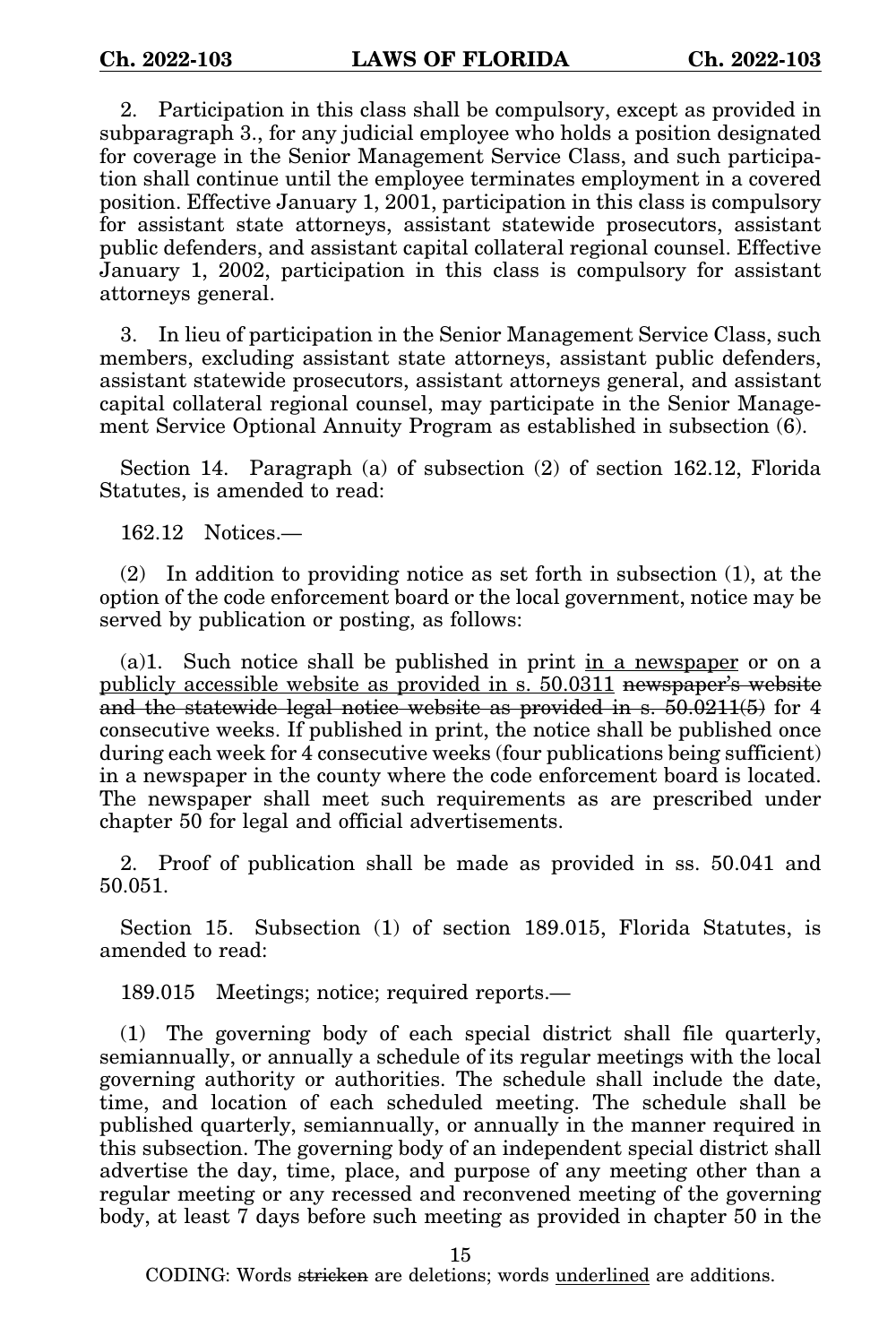county or counties in which the special district is located, unless a bona fide emergency situation exists, in which case a meeting to deal with the emergency may be held as necessary, with reasonable notice, so long as it is subsequently ratified by the governing body. No approval of the annual budget shall be granted at an emergency meeting. The notice shall be posted as provided in chapter 50. Any other provision of law to the contrary notwithstanding, and except in the case of emergency meetings, water management districts may provide reasonable notice of public meetings held to evaluate responses to solicitations issued by the water management district, as provided in chapter 50 by publication on a publicly accessible website Internet publication or by publication in a newspaper in the county where the principal office of the water management district is located, or in the county or counties where the public work will be performed, no fewer less than 7 days before such meeting.

Section 16. Paragraph (d) of subsection (1) of section 190.005, Florida Statutes, is amended to read:

190.005 Establishment of district.—

(1) The exclusive and uniform method for the establishment of a community development district with a size of 2,500 acres or more shall be pursuant to a rule, adopted under chapter 120 by the Florida Land and Water Adjudicatory Commission, granting a petition for the establishment of a community development district.

(d) A local public hearing on the petition shall be conducted by a hearing officer in conformance with the applicable requirements and procedures of the Administrative Procedure Act. The hearing shall include oral and written comments on the petition pertinent to the factors specified in paragraph (e). The hearing shall be held at an accessible location in the county in which the community development district is to be located. The petitioner shall cause a notice of the hearing to be published for 4 successive weeks on a publicly accessible website as provided in s. 50.0311 newspaper's website and the statewide legal notice website provided in  $s$ . 50.0211(5) or, if published in print, in a newspaper at least once a week for the 4 successive weeks immediately prior to the hearing as provided in chapter 50. Such notice shall give the time and place for the hearing, a description of the area to be included in the district, which description shall include a map showing clearly the area to be covered by the district, and any other relevant information which the establishing governing bodies may require. If published in the print edition of a newspaper, the advertisement may not be placed in the portion of the newspaper where legal notices and classified advertisements appear. The advertisement must be published in a newspaper in the county and of general interest and readership in the community pursuant to chapter 50. Whenever possible, the advertisement shall appear in a newspaper that is published at least weekly, unless the only newspaper in the community is published less than weekly. If the notice is published in the print edition of the newspaper, the map must also be included in any online advertisement pursuant to s. 50.0211. All affected units of general-

16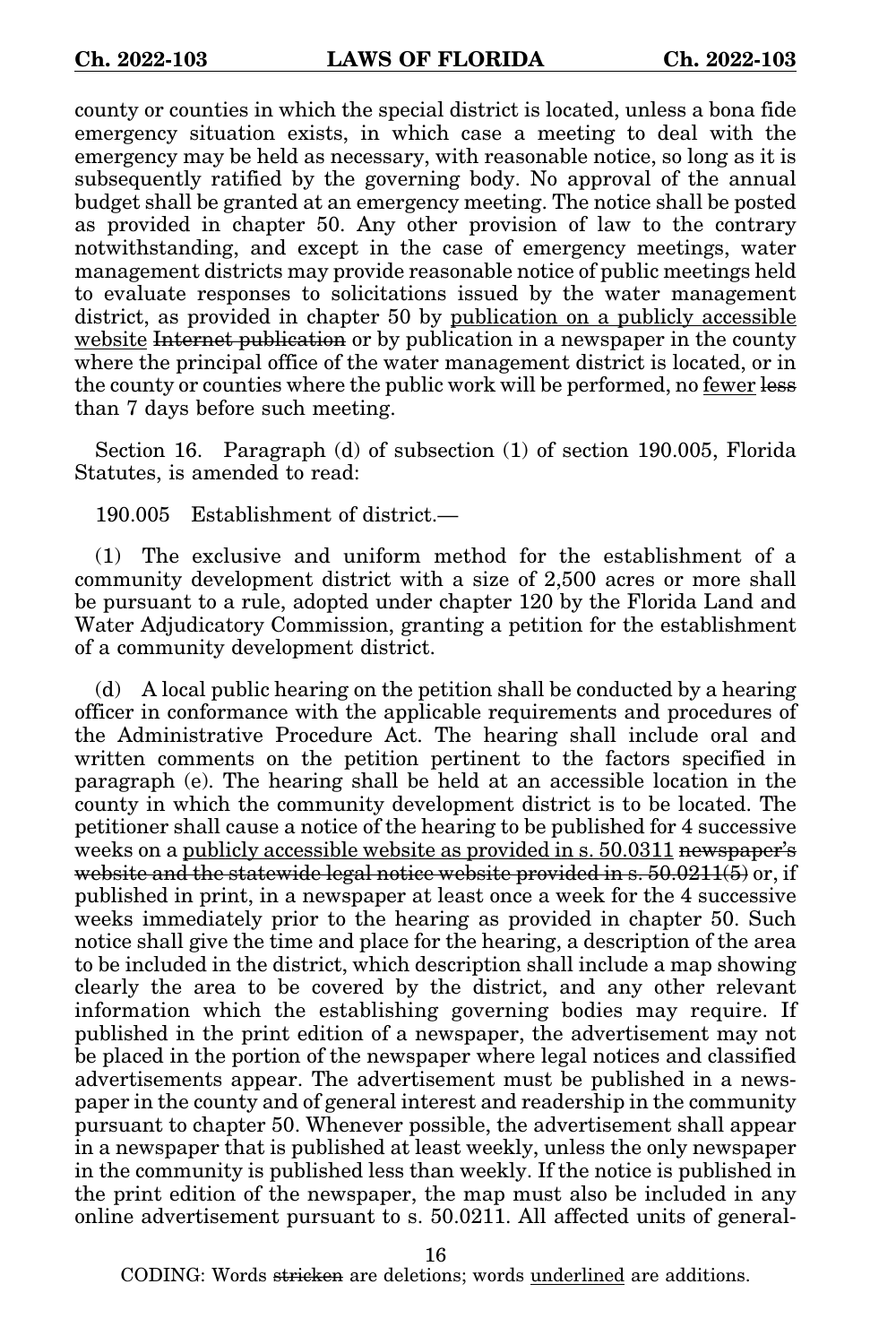purpose local government and the general public shall be given an opportunity to appear at the hearing and present oral or written comments on the petition.

Section 17. Paragraph (h) of subsection (3) of section 200.065, Florida Statutes, is amended to read:

200.065 Method of fixing millage.—

(3) The advertisement shall be published as provided in chapter 50. If the advertisement is published in the print edition of a newspaper, the advertisement must be no less than one-quarter page in size of a standard size or a tabloid size newspaper, and the headline in the advertisement shall be in a type no smaller than 18 point. The advertisement shall not be placed in that portion of the newspaper where legal notices and classified advertisements appear. The advertisement shall be published in a newspaper in the county or in a geographically limited insert of such newspaper. The geographic boundaries in which such insert is circulated shall include the geographic boundaries of the taxing authority. It is the legislative intent that, whenever possible, the advertisement appear in a newspaper that is published at least weekly unless the only newspaper in the county is published less than weekly, or that the advertisement appear in a geographically limited insert of such newspaper which insert is published throughout the taxing authority's jurisdiction at least twice each week. It is further the legislative intent that the newspaper selected be one of general interest and readership in the community pursuant to chapter 50.

(h) In no event shall any taxing authority add to or delete from the language of the advertisements as specified herein unless expressly authorized by law, except that, if an increase in ad valorem tax rates will affect only a portion of the jurisdiction of a taxing authority, advertisements may include a map or geographical description of the area to be affected and the proposed use of the tax revenues under consideration. In addition, if published in the print edition of the newspaper or only published on the Internet in accordance with s. 50.0211(5), the map must be included in the online advertisement required by s. 50.0211. The advertisements required herein shall not be accompanied, preceded, or followed by other advertising or notices which conflict with or modify the substantive content prescribed herein.

Section 18. Subsection (3) of section 348.0308, Florida Statutes, is amended to read:

348.0308 Public-private partnership.—The Legislature declares that there is a public need for the rapid construction of safe and efficient transportation facilities for traveling within the state and that it is in the public's interest to provide for public-private partnership agreements to effectuate the construction of additional safe, convenient, and economical transportation facilities.

17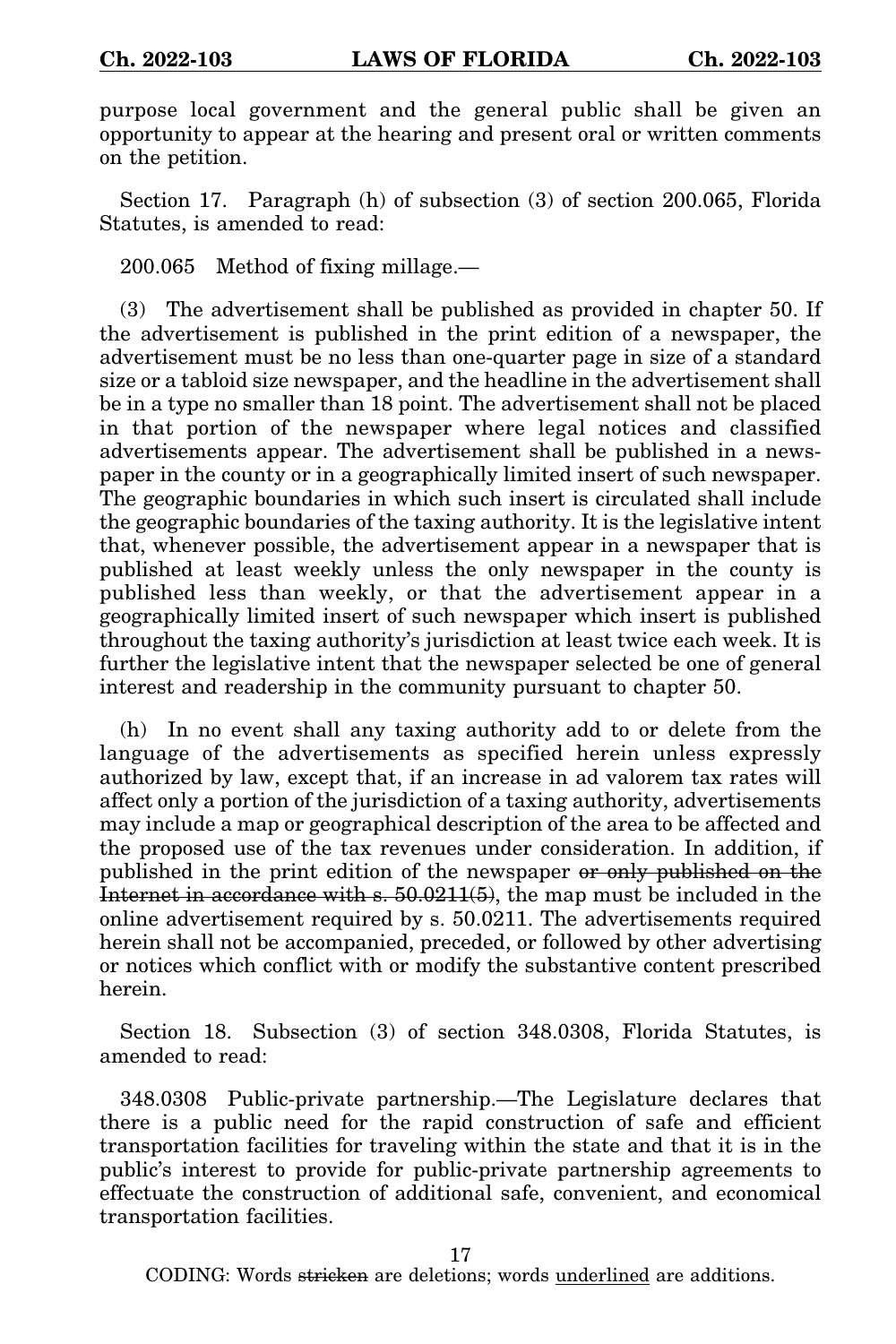(3) The agency may request proposals for public-private transportation projects or, if it receives an unsolicited proposal, it must publish a notice in the Florida Administrative Register and, as provided in chapter 50, on a publicly accessible website by Internet publication or by print in a newspaper qualified to publish legal notices in the county in which the project is located at least once a week for 2 weeks stating that it has received the proposal and will accept, for 60 days after the initial date of publication, other proposals for the same project purpose. A copy of the notice must be mailed to each local government in the affected areas. After the public notification period has expired, the agency shall rank the proposals in order of preference. In ranking the proposals, the agency shall consider professional qualifications, general business terms, innovative engineering or costreduction terms, finance plans, and the need for state funds to deliver the proposal. If the agency is not satisfied with the results of the negotiations, it may, at its sole discretion, terminate negotiations with the proposer. If these negotiations are unsuccessful, the agency may go to the second and lowerranked firms, in order, using the same procedure. If only one proposal is received, the agency may negotiate in good faith, and if it is not satisfied with the results, it may, at its sole discretion, terminate negotiations with the proposer. The agency may, at its discretion, reject all proposals at any point in the process up to completion of a contract with the proposer.

Section 19. Subsection (3) of section 348.635, Florida Statutes, is amended to read:

348.635 Public-private partnership.—The Legislature declares that there is a public need for the rapid construction of safe and efficient transportation facilities for traveling within the state and that it is in the public's interest to provide for public-private partnership agreements to effectuate the construction of additional safe, convenient, and economical transportation facilities.

(3) The authority may request proposals for public-private transportation projects or, if it receives an unsolicited proposal, it must publish a notice in the Florida Administrative Register and, as provided in chapter 50, on a publicly accessible website by either Internet publication or by print in a newspaper in the county in which the project is located at least once a week for 2 weeks stating that it has received the proposal and will accept, for 60 days after the initial date of publication, other proposals for the same project purpose. A copy of the notice must be mailed to each local government in the affected areas. After the public notification period has expired, the authority shall rank the proposals in order of preference. In ranking the proposals, the authority shall consider professional qualifications, general business terms, innovative engineering or cost-reduction terms, finance plans, and the need for state funds to deliver the proposal. If the authority is not satisfied with the results of the negotiations, it may, at its sole discretion, terminate negotiations with the proposer. If these negotiations are unsuccessful, the authority may go to the second and lower-ranked firms, in order, using the same procedure. If only one proposal is received, the authority may negotiate in good faith, and if it is not satisfied with the results, it may, at its sole

18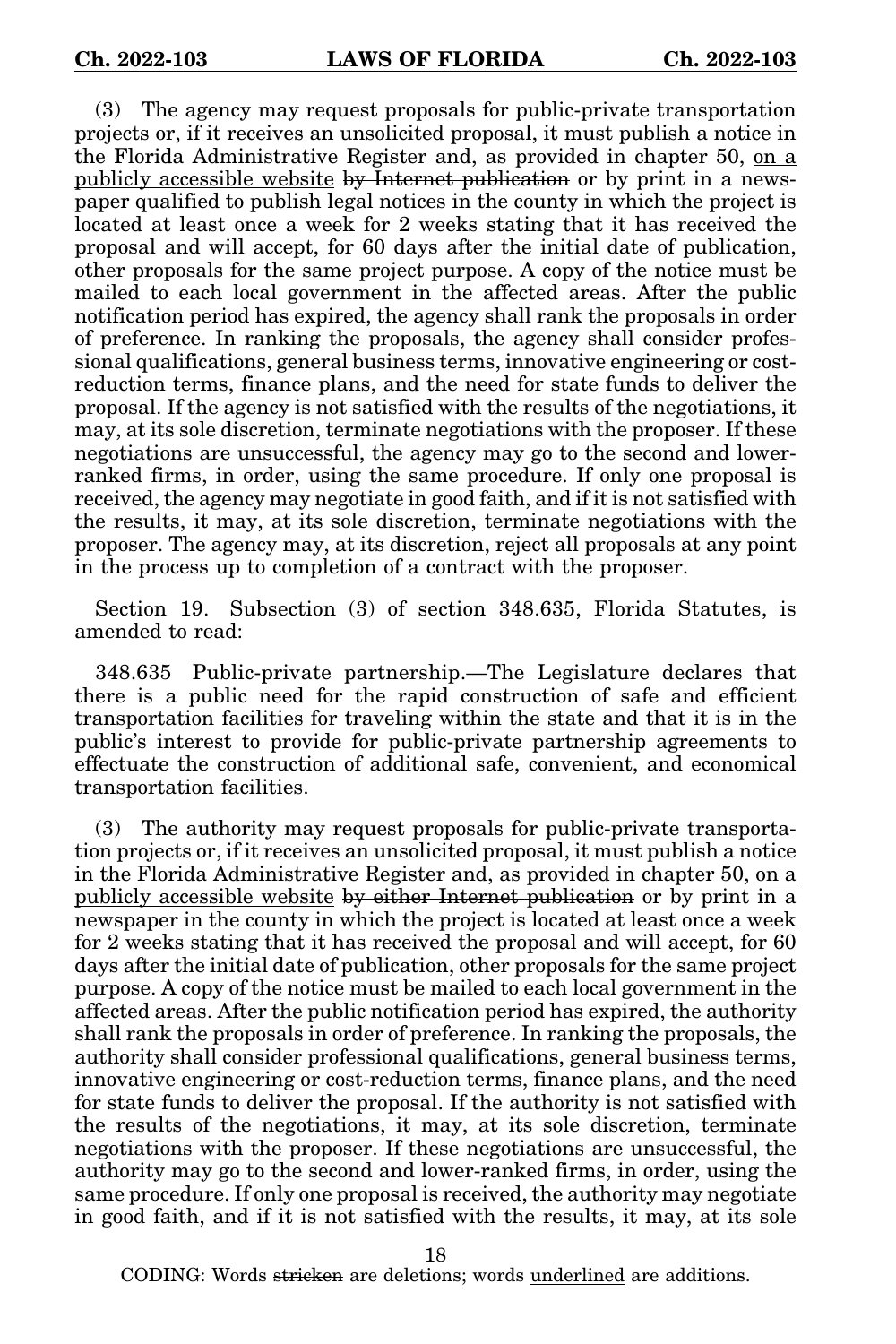discretion, terminate negotiations with the proposer. The authority may, at its discretion, reject all proposals at any point in the process up to completion of a contract with the proposer.

Section 20. Subsection (3) of section 348.7605, Florida Statutes, is amended to read:

348.7605 Public-private partnership.—The Legislature declares that there is a public need for the rapid construction of safe and efficient transportation facilities for traveling within the state and that it is in the public's interest to provide for public-private partnership agreements to effectuate the construction of additional safe, convenient, and economical transportation facilities.

(3) The authority may request proposals for public-private transportation projects or, if it receives an unsolicited proposal, it must publish a notice in the Florida Administrative Register and, as provided in chapter 50, on a publicly accessible website by either Internet publication or by print in a newspaper in the county in which the project is located at least once a week for 2 weeks stating that it has received the proposal and will accept, for 60 days after the initial date of publication, other proposals for the same project purpose. A copy of the notice must be mailed to each local government in the affected areas. After the public notification period has expired, the authority shall rank the proposals in order of preference. In ranking the proposals, the authority shall consider professional qualifications, general business terms, innovative engineering or cost-reduction terms, finance plans, and the need for state funds to deliver the proposal. If the authority is not satisfied with the results of the negotiations, it may, at its sole discretion, terminate negotiations with the proposer. If these negotiations are unsuccessful, the authority may go to the second and lower-ranked firms, in order, using the same procedure. If only one proposal is received, the authority may negotiate in good faith, and if it is not satisfied with the results, it may, at its sole discretion, terminate negotiations with the proposer. The authority may, at its discretion, reject all proposals at any point in the process up to completion of a contract with the proposer.

Section 21. Subsection (5) of section 849.38, Florida Statutes, is amended to read:

849.38 Proceedings for forfeiture; notice of seizure and order to show cause.—

(5) If the value of the property seized is shown by the sheriff's return to have an appraised value of \$1,000 or less, the above citation shall be served by posting at three public places in the county, one of which shall be the front door of the courthouse; if the value of the property is shown by the sheriff's return to have an approximate value of more than \$1,000, the citation shall be published by print or posted for at least 2 consecutive weeks on a publicly accessible website as provided in s. 50.0311 newspaper's website and the statewide legal notice website in accordance with s. 50.0211(5). If published

19